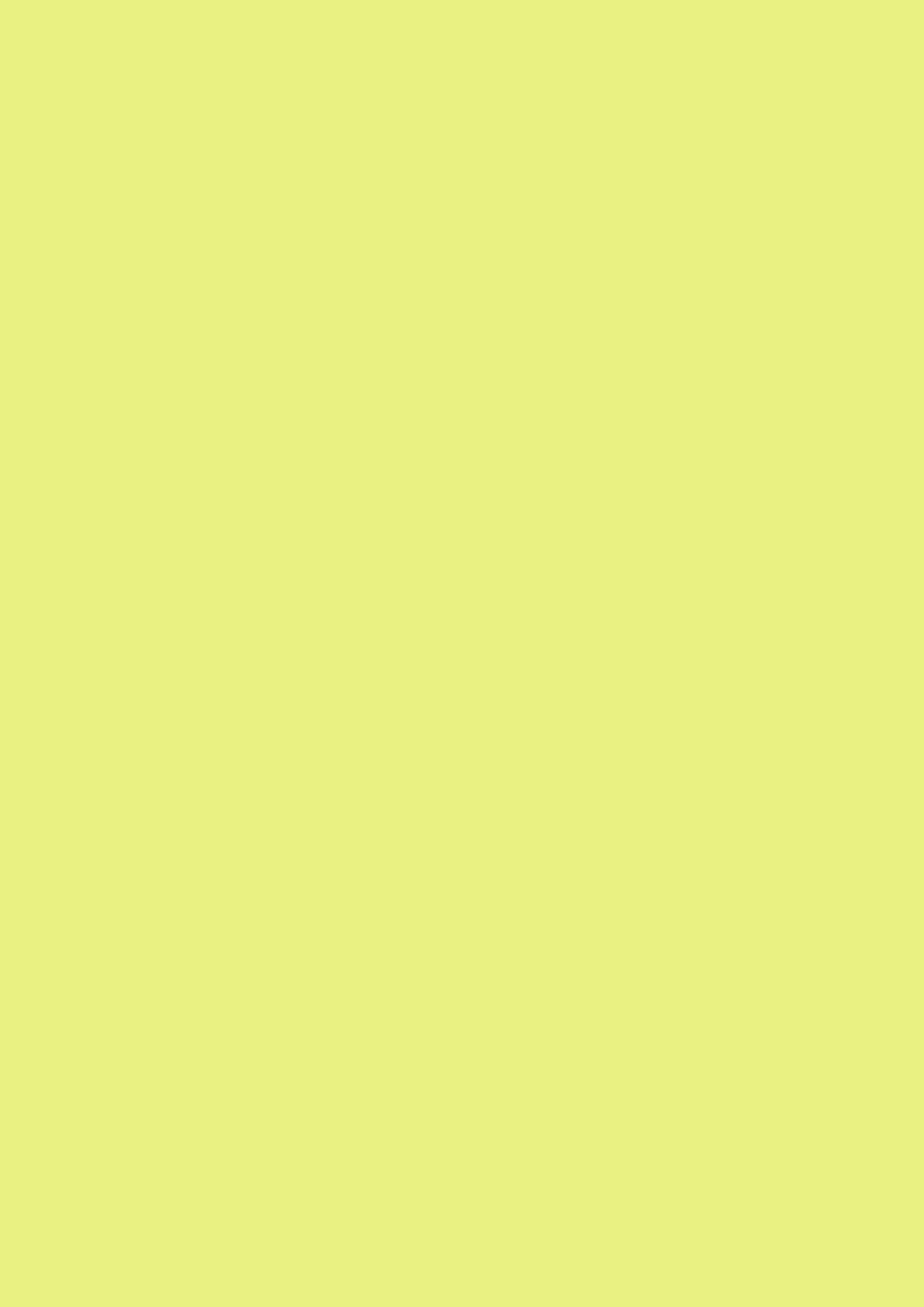# Executive summary

International arrivals grew by 11% over the course of 2016, more than twice the 3.9% growth rate for global outbound travel and still well above the healthy 8.4% growth in international tourism across the Asia-Pacific region

Global economic uncertainty dominated the headlines in 2016. Events such as 'Brexit', the election of Donald Trump as President of the United States of America and continued political instability in Europe have made the global outlook increasingly uncertain.

Yet closer to home the tourism sector has continued to benefit from the growth of the Asian middle class.

- **•** In the last publication, we reported that international visitation had grown by 10% over the year to June, the fastest growth since the mid-1990s.
- **•** Growth in international visitors has since climbed to 11% over the course of 2016 with almost all of this growth occurring in the leisure segment.

The fact that this historic growth has occurred despite oil prices rising steadily over the course of 2016 and the Australian dollar ticking upwards (as a result of improved commodity prices), underscores the strength of demand for travel to Australia.

**•** In fact, international arrivals to Australia are growing at more than twice the 3.9% growth rate for global outbound travel and are still well above the healthy 8.4% growth in international tourism across the Asia-Pacific region, based on the most recent data from the World Tourism Organization's Tourism Barometer.

What is especially encouraging about this growth is its broad-based nature. Yes, emerging Asia is continuing to propel record visitation. But the numbers being chalked up by some of Australia's oldest legacy markets are truly remarkable.

**•** Not only did the last year see strong double digit growth in arrivals from fast growing economies such as China and India, but Japan defied a sluggish local economy to post growth of 23% and the US shook off economic and political uncertainty leading up to the US election to record arrivals growth of 18%.

While international visitation has continued to outshine broader economic performance, the pace of growth in domestic visitor numbers has softened since the record growth recorded six months ago.

**•** This largely reflects the slowing of the Australian economy in the September quarter. While growth in leisure travel has been largely sustained, a softening of domestic corporate travel saw domestic visitor growth slow to, a still very buoyant, 4.8% over the year to September.

Strong growth in both international and domestic visitor numbers has meant that tourism continues to be one of the fastest growing sectors in the Australian economy.

- **•** Total tourism expenditure grew by 5.9% over the year to September – more than twice the 2.5% recorded for the economy as a whole.
- **•** The only other major sectors of the economy that are growing faster than the tourism sector are the Rental and Real Estate Services sector, aided by the strength of the housing sector and the Information, Media and Telecommunications sector.

# **Travel by Australians**

While the pace of growth has softened from the record-breaking results recorded over the year to March 2016, domestic visitor numbers have continued to outperform real GDP and their long term trend, posting growth of 4.8% for the year to September.

- **•** After a decade of decline in visitor numbers, domestic visitation has now been growing consistently in annualised terms for the last six years.
- **•** Growth in domestic visitor nights was more subdued at 3.7%, but remained above its long term trend of 3.2%.
- **•** The average spend by a domestic traveller remained stable, although the increase in trips meant aggregate expenditure continued to grow.

After recording double digit growth over the year to March, growth in **domestic corporate travel** has moderated considerably to 2.3%. This rate of growth is back in step with that of the economy as a whole, which recorded relatively modest real GDP growth of 1.8% over the year to September, with output falling in the September quarter for the first time since 2011.

On the other hand, **holiday travel** remained remarkably strong, seeing growth of 8.2% over the year to September, marginally below the record of 9.2% for the year to March.

**•** Notably, domestic leisure travel continues to outpace outbound leisure travel. That is, the number of Australians holidaying at home is growing faster than the number holidaying abroad.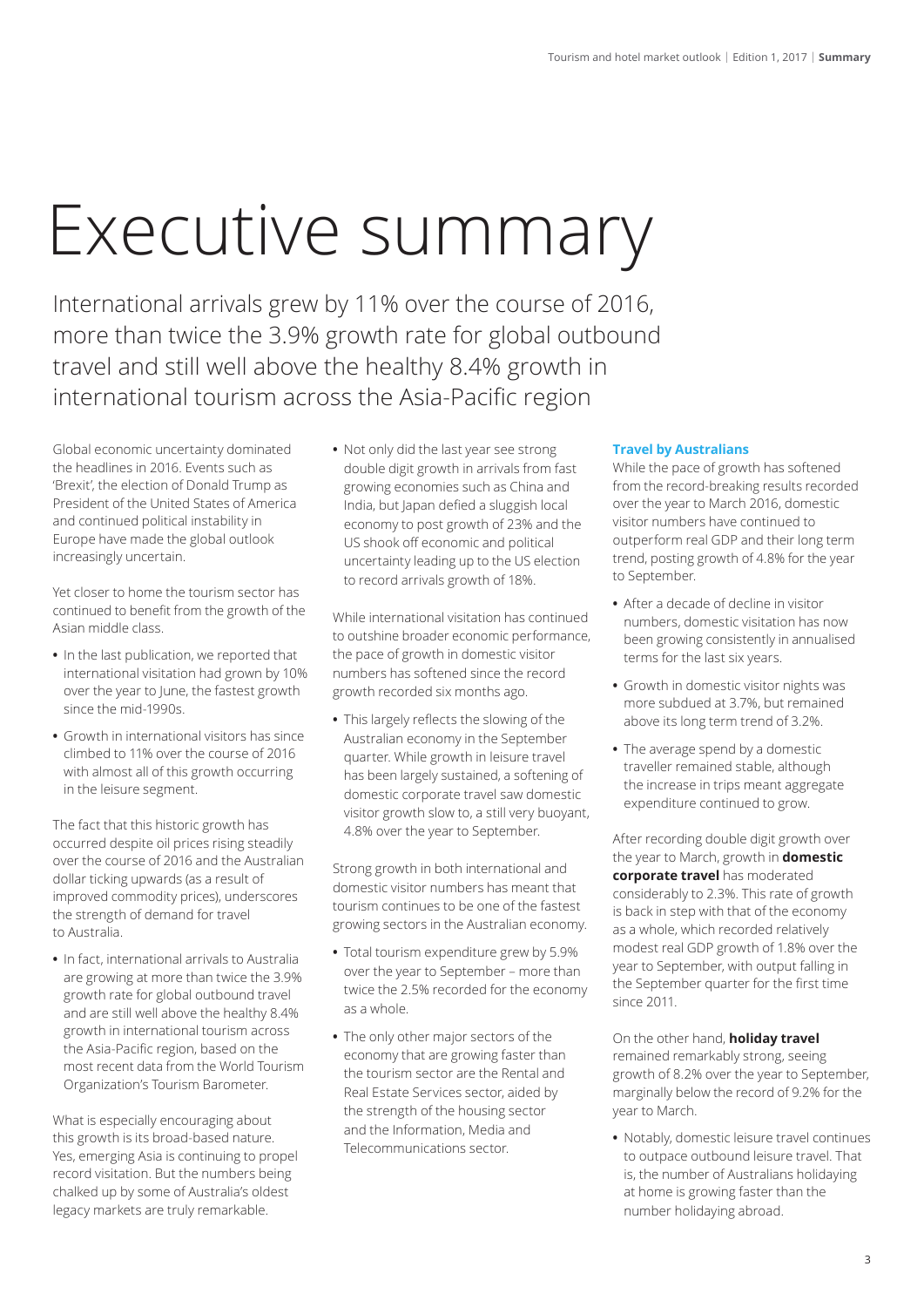**At the state level,** growth was led by Western Australia and South Australia which both experienced double digit growth in visitor nights. Growth in travel to NSW was broadly in line with the national average and was relatively modest in Victoria.

Queensland experienced a small drop in domestic visitor nights, driven by a 9.4% decline in corporate visitor nights. The decline in corporate visitor nights in Queensland over the last year has coincided with a 7.1% decline in Queensland mining related travel.

With business travellers accounting for 35% of all nights spent in hotels nationally, the more modest growth in domestic corporate travel over the last year has seen growth in domestic visitor nights spent in hotels (and similar accommodation) slow sharply from 9.7% to 1.2%.

By comparison, nights in 'rented houses, apartments and other private accommodation', which captures private rental properties advertised through sharing platforms, grew by 8.7%. This was driven by an 11.5% increase in holidaymakers' use of this style of accommodation and a 9% increase in use by those visiting friends and relatives (VFR).

- **•** These figures suggest that the leisure segment is increasingly opting for alternative accommodation options, such as Airbnb.
- **•** Partnerships such as that between Qantas and Airbnb, which allow guests to earn frequent flyer points during Airbnb stays, are serving to consolidate Airbnb as a mainstream accommodation option.

**Outbound travel** grew at 5% over the 2016 calendar year – picking up slightly from 3.6% recorded over 2015 consistent with a moderate improvement in the Australian dollar over the course of the year. Nonetheless, outbound growth remains well below its historic peaks when the Australian dollar was at or above parity with the US dollar.

- **•** The popularity of Japan as an outbound destination continues to grow with trips growing by 16% in 2016 while trips to Indonesia grew by 14%. Trips to Indonesia are at record levels and if current growth rates persist Indonesia will overtake New Zealand as Australia's most favoured travel destination by 2018.
- **•** Combined, Japan and Indonesia accounted for 43% of the growth in outbound travel by Australians.

# **International tourism**

International visitor trips have gone from strength to strength, growing at 11% over the course of 2016.

- **•** As acknowledged above, at no time since the mid-1990s has growth been faster.
- **•** Among the cache of good news stories is the fact that the strongest growth is occurring for the segment of travellers who had not previously visited Australia.

Over 90% of the growth in international visitor trips was due to **holiday travel**, with inbound holiday travel growing by 22% over the year – double the rate of growth of inbound visitation overall. Corporate travel remained relatively flat.

Visitor arrivals from **China** continued to dominate the inbound tourism profile, although the pace of growth softened from 22.2% in the year to June to 16.9% over the twelve months to December.

- **•** At the current five year average growth rate, second place China (1.2 million arrivals) is set to overtake our largest visitor base, New Zealand (1.3 million arrivals), within the next year.
- **•** Growth in arrivals from China will be aided going forward by the recent decision by the Australian and Chinese government to opt for an open aviation market, effectively removing capacity restrictions for airlines from both countries.

While the growth of visitors from China has been nothing short of remarkable in itself, the rate of growth in visitors from a host of other Asian nations actually outpaced China. Arrivals from **Japan** grew at 23% in 2016, indicating that the Japanese are still willing to spend on international travel despite sluggish economic growth. Since the slow GDP growth in Japan has primarily been a result of older workers leaving the workforce, this does not necessarily affect visitor numbers.

- **•** Japanese people over 50 years of age have been the most prolific travellers to Australia over the last decade, accounting for over a quarter of all Japanese travellers. Over the year to September 2016, the number of 50+ visitors from Japan increased by 30% relative to 22% growth in total Japanese visitors. Comparatively, the number of 20-29 year old visitors to Australia grew by 17%, and represent the second largest age group after the over 50s.
- **•** The situation is similar for Australian visitors to Japan, where 20-29 year olds are the second largest group travelling to Japan (also after the over 50s). This could be an indication of younger generation travellers from both countries making connections with locals and spreading awareness of their home countries. Over the past three years, arrivals by 20-29 year olds have more than tripled, as young Japanese travellers seek to visit and explore Australia.

Nonetheless arrivals from **Japan** remain low in historical terms, current levels are only half as high as the 1997 peak.

**Other Asian markets** demonstrated equally strong growth, with arrivals from **Taiwan** growing at 26%, arrivals from **South Korea** growing at 24% and arrivals from **Vietnam** growing by 22%.

While Asian markets grew especially strongly, growth was also remarkably strong across a number of traditional markets.

**•** The **U.S.** defied economic and political uncertainty leading up to the presidential election to book 18% growth in visitation.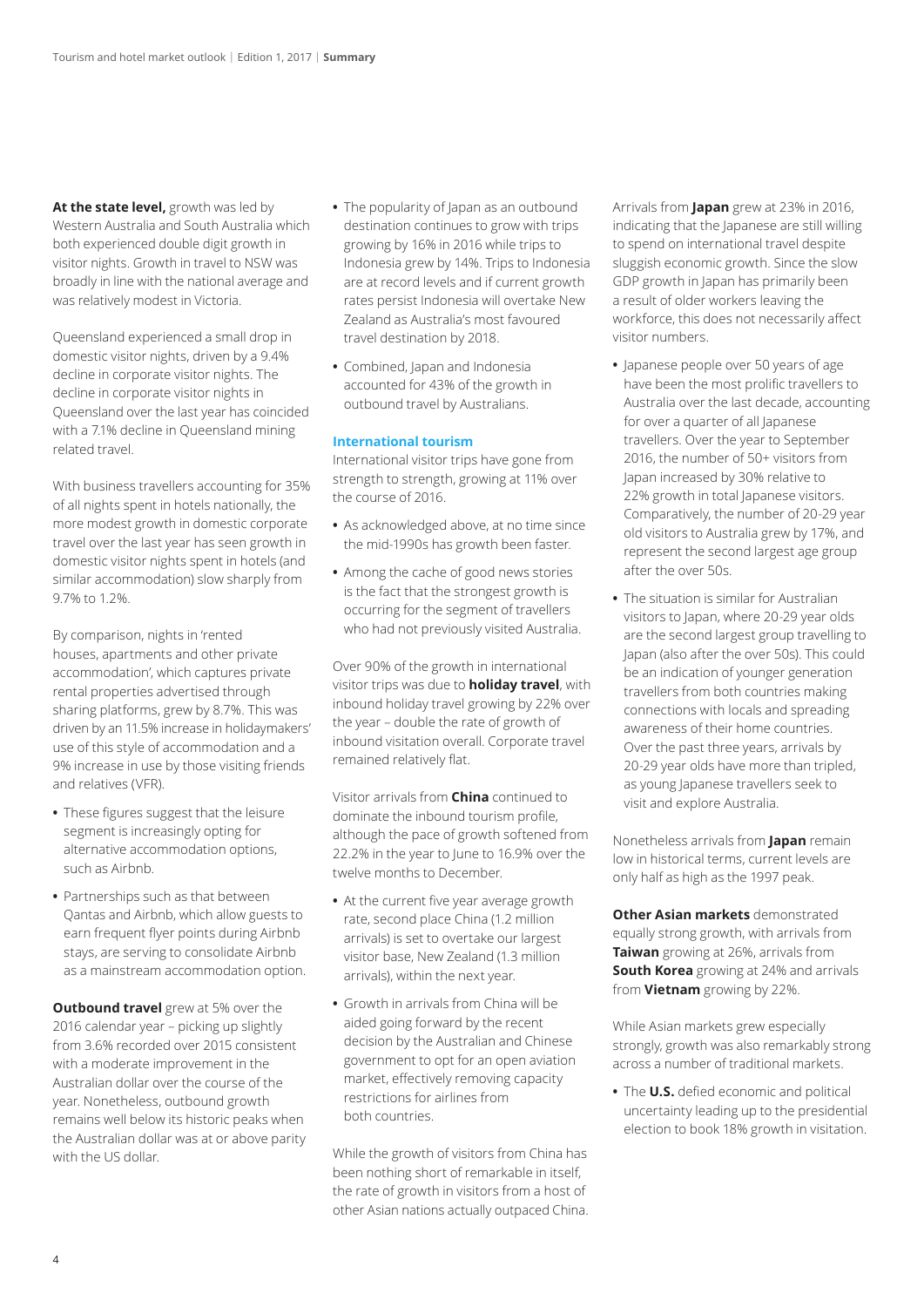At around 4,900 new rooms, the nation-wide additional supply in 2016 was almost double the 15-year average

- **•** Growth in arrivals from a number of **European** countries also reached double digits. This included Spain, the Netherlands, Austria, Greece, Austria, Denmark and Poland.
- **•** Growth in arrivals from the **UK** slowed from 5.7% in 2015 to 3.7% in 2016 but were nevertheless sufficient to ensure the UK remained ahead of the US as Australia's third largest source market.

Solid growth in visitor arrivals was experienced in all states and territories, with growth being the strongest in Tasmania at 15%. Queensland and Victoria saw international arrivals grow by 13%, helping offset weaker growth in domestic arrivals to both states. International arrivals to NSW also grew by 12%.

While arrivals grew strongly, average expenditure fell by 0.9% over the year to September as an increase in expenditure per night was offset by a fall in average trip duration.

# **Capital city aviation trends**

Domestic aviation statistics present a picture of the continued mixed fortunes across the capital cities.

- **•** The top five aviation routes by volume growth are Melbourne-Sydney, Brisbane-Sydney, Gold Coast-Melbourne, Brisbane-Melbourne and Sydney -Tamworth. Collectively, the growth in these represent an additional 920,000 passenger movements for 2016, relative to 2015.
- **•** On the other hand, the five aviation routes by greatest declines in volume are Karratha-Perth, Brisbane-Gladstone, Melbourne-Perth, and Perth-Port Hedland, Brisbane-Rockhampton. The decline in these represents 326,000 fewer passenger movements for 2016, relative to 2015.

As a result, there has been strong growth in passenger movements at Sydney and Melbourne airport, while Perth airport saw a small decline in passenger movements as mining related travel fell, and growth at Brisbane airport remained modest.

Whether cause or effect, part of the success of Melbourne and Sydney is their dominance in international connectivity. Their airports account for two-thirds of international passenger volumes into and out of Australia. Of the top 20 international routes, 15 link through these two major gateways.

At the other end of the journey, the foreign ports that handle the most Australian traffic are: Singapore, Auckland, Denpasar, Hong Kong, Kuala Lumpur, and Dubai.

- **•** Collectively these five ports account for over half the international passenger volume to and from Australian airports.
- **•** The airport on the Chinese mainland that handles the most direct aviation volume from Australia is Guangzhou, with a million passenger movements – yet this is only 3% of the total international aviation to and from Australia.
- **•** Despite the importance of Chinese visitors to Australian tourism, Australia's international aviation network is not extensively connected directly to mainland China. This is a result of outbound resident flows along with inbound visitor flows.

# **Hotel market performance**

# *Historical hotel market performance data was provided by STR.*

The demand for holiday travel flowed through to the hotel market with Australia's main leisure destinations experiencing the greatest growth in hotel occupancies.

The leisure-orientated destinations of Hobart and Tropical North Queensland continued to enjoy relatively strong hotel performance over the second half of 2016:

- **•** Both Cairns and Hobart airport experienced a greater than 6% increase in domestic visitor arrivals (significantly higher than all other markets) while international passengers to Cairns grew by 19%.
- **•** Hotel occupancies reflect this increase in demand, rising 3.7% in Tropical North Queensland, and by 2.1% in Hobart.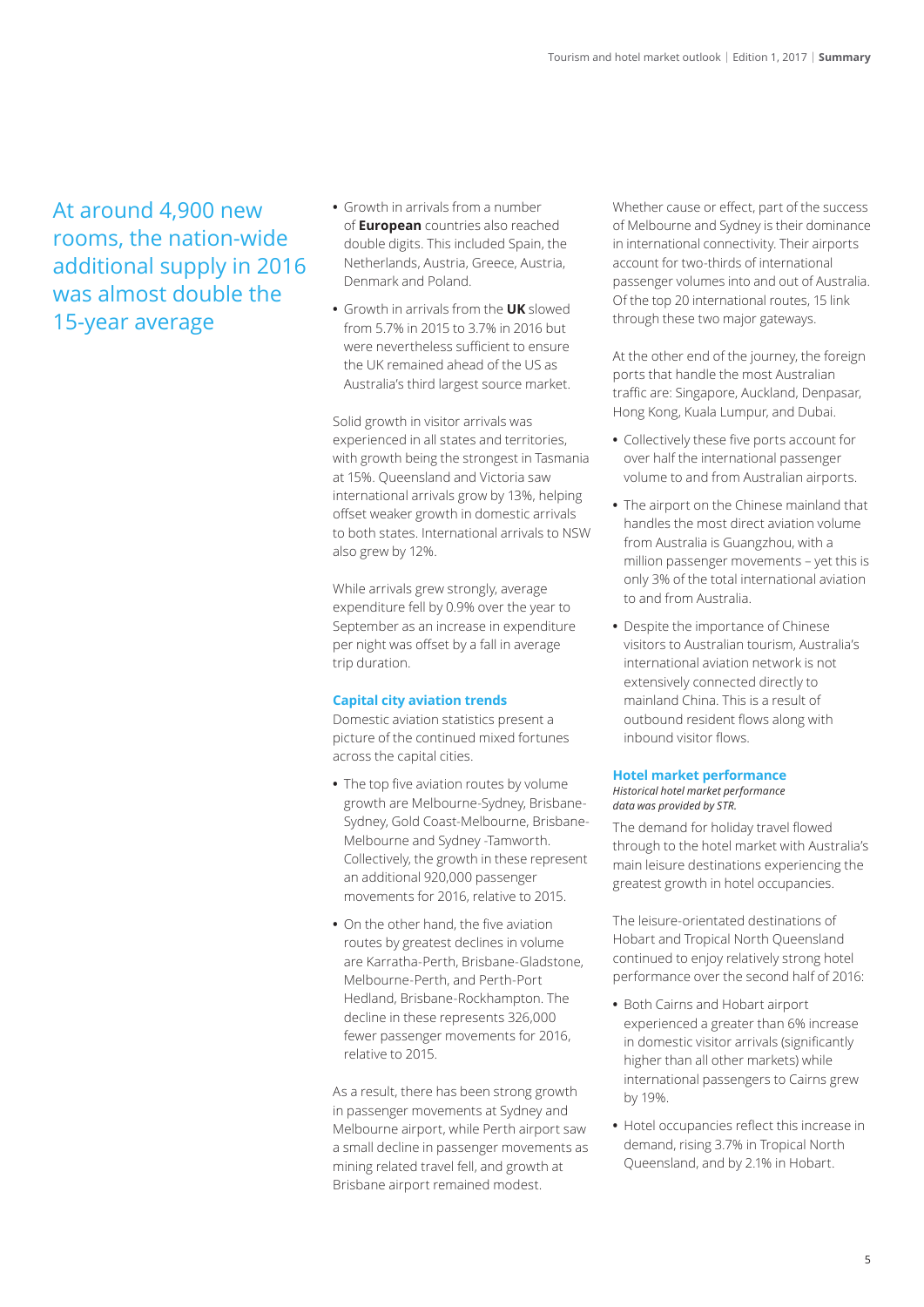**•** Across Australia's major hotel markets, a total of 20 hotels opened in 2016, representing an addition of 3,500 rooms. Moreover, at around 4,900 new rooms, the nation-wide additional supply in 2016 was almost double the 15-year average.

The pipeline of new hotels in Perth and Brisbane is now coming online in earnest, with the markets adding six and five new properties respectively over the last calendar year.

- **•** Demand was not able to keep pace with this additional supply - indeed the total room-nights that were sold in Perth edged backward slightly over 2016. In Brisbane, room nights available grew at more than twice the rate of room nights sold.
- **•** These dynamics were borne out in occupancy rates, with both markets shedding multiple percentage points last year.

Hobart has now taken third place in the hotel market occupancy rankings, overtaking Perth at the end of last year. This follows a now well-publicised run of strong visitation growth to the island state.

Sydney and Melbourne continued to hold the highest occupancies at 89% and 88%, respectively. However, while room rates continued their growth of 5.5% in Sydney, rates were relatively stable in Melbourne. Sydney hotels now take in \$1.4 billion each year in room revenues.

# **Tourism and hotel market outlook**

Despite increased global political uncertainty, the prospects for the Australian tourism sector continue to strengthen. Growth prospects in a number of key source markets have improved and the Australian dollar is expected to depreciate further over the next two years.

While demand for traditional short stay accommodation is set to remain strong, the hotel development pipeline has substantially increased since the August publication, resulting in a more modest outlook for hotel occupancy growth as growth in supply more closely tracks forecast growth in demand.

# **Macroeconomic developments**

The growth outlook for many of Australia's key trading partners remains solid. The US and the Eurozone appear to be on a stable growth path and the impact of Brexit is expected to be limited over the medium term. India has grown strongly thanks to lower oil prices and global deflationary pressures.

While the election of Donald Trump in the United States of America has created a degree of political uncertainty, if the US government introduces its proposed tax cuts, or increases infrastructure spending, the outlook for US growth is positive in the absence of a trade war with China.

The Chinese government enacted a range of stimulus measures in 2016. While this pushed up growth, the broader outlook is for Chinese growth to moderate to 6.2% by 2018-19.

Although the Australian dollar tracked upwards in 2016 it is expected to depreciate modestly over the next two years before stabilising. This will continue to support the growth of domestic leisure travel, although oil prices in Australian dollar terms are expected to grow moderately over the next three years.

The downturn in the Australian economy in the September quarter largely reflected temporary factors, with growth expected to improve in 2017-18 and 2018-19 and with it the outlook for corporate travel.

# **Domestic tourism**

While growth in corporate travel was more muted over the last year reflecting weaker domestic economic growth, conditions are expected to strengthen over the next two years. Moreover, the Australian dollar is expected to continue to depreciate, further supporting the already buoyant domestic leisure sector.

Despite increased global political uncertainty, the prospects for the Australian tourism sector continue to strengthen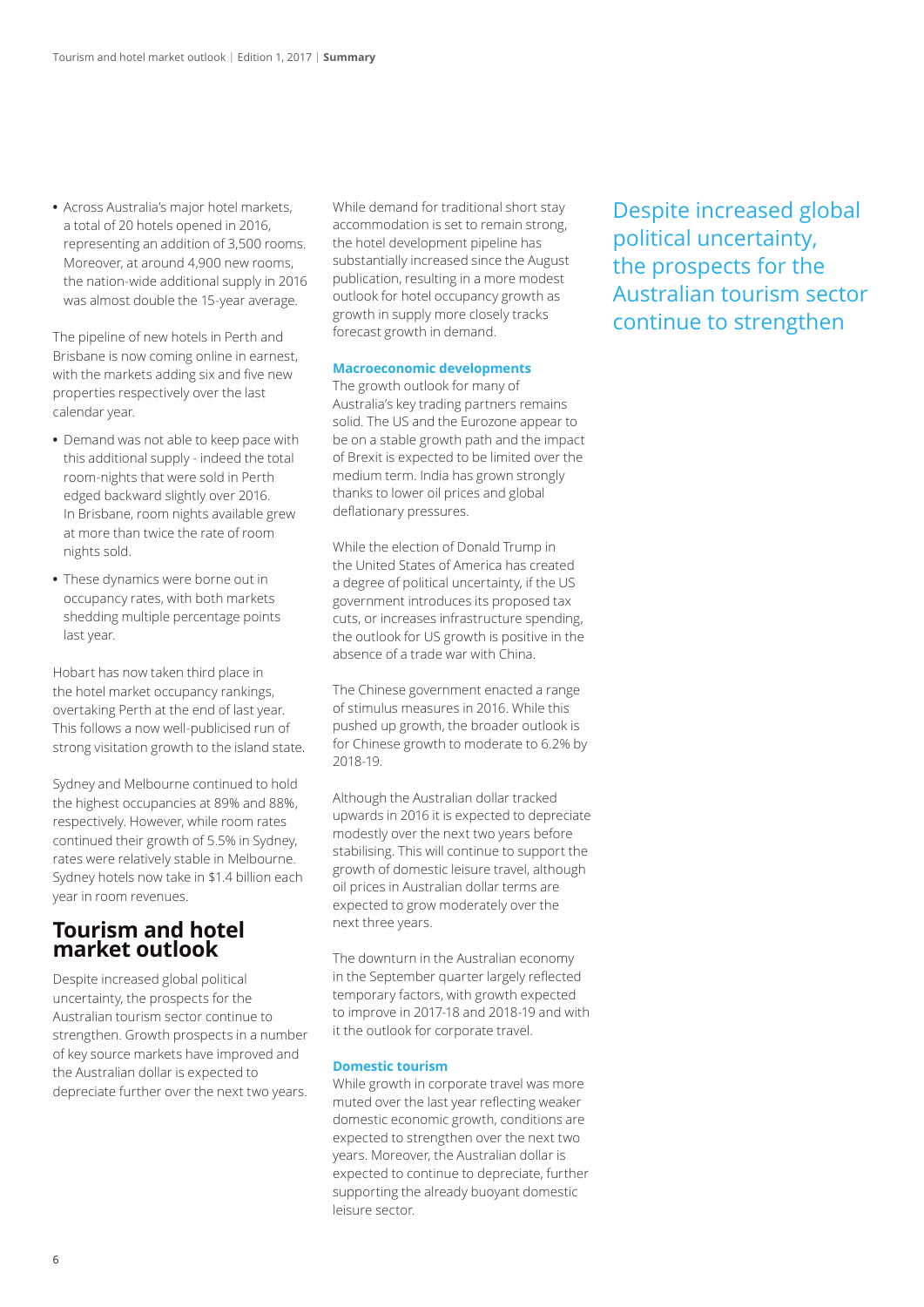Both these factors point to a solid outlook for domestic travel going forward with domestic trips forecast to grow by 3.3% p.a. and visitor nights to grow by 3.2% p.a. on average over the next three years.

The forward outlook for economic growth - and therefore corporate travel - continues to be strongest in the Northern Territory and the larger eastern states, with Queensland and Victoria expected to grow most strongly.

While our forecasts remain unchanged from our August outlook, if the Australian economy recovers more quickly than expected then domestic travel may well grow more strongly.

# **International tourism**

As a result of the marginally improved economic growth outlook for some key inbound tourism markets , Deloitte Access Economics forecasts international visitor trips to grow by 6.3% p.a. and visitor nights by 6.2% p.a. on average over the next three years – a marginally stronger outlook following our August edition upgrade.

- **•** This places the aggregate number of international visitors to Australia in 2019 at 9 million, and the total number of nights at 310 million with international visitor nights expected to overtake domestic visitor nights by 2024.
- **•** On current forecasts, by 2020 the value of inbound tourism from China is expected to exceed the entire inbound international tourism market in 2000.

Over the next three years visitor nights from **India** are expected to continue to grow by 13% as it continues to be the fastest growing global economy while visitor nights from **China** and **Indonesia** are both expected to grow by 10%, while arrivals from the **US** are forecast to grow at 7% over the next three years.

International tourist arrivals to Australia over the last three years have consistently outpaced global economic growth. There is a strong possibility that these trends will continue, with growth potentially exceeding our current forecasts.

**•** However, given the macroeconomic uncertainties, including the potential for China to experience a hard landing as fiscal stimulus is unwound, the outlook is accompanied by a modest level of caution.

# **Hotel performance**

The hotel performance outlook across the nation's major markets will be driven by the level of exposure to the domestic leisure segment and the strength of the supply pipeline across cities.

On this basis, the markets that have led the way over the last six months will remain atop the performance league table over the outlook period.

- **•** Occupancy growth is expected to be strongest in the leisure markets of the Gold Coast and Tropical North Queensland, along with Canberra.
- **•** Occupancies in Sydney are expected to remain at 89% by the end of 2019, although revenue per available room (RevPAR) growth is expected to be just shy of 5%.

In aggregate, Australian room stocks are expected to expand by 15,800 rooms over the period to December 2019, with 122 properties within the supply pipeline over this period. This represents an 11% expansion of the three-year supply outlook from the previous edition.

The total pipeline of tourism-related investment stands at \$29 billion, up a huge 70% from \$17 billion three years ago. Two-thirds of the investment pipeline is accommodation, and the remaining third is split between airport runways and terminal facilities (including the new Badgerys Creek Airport), and casino developments. A further \$7 billion is scheduled in aircraft investment, though this activity predominantly occurs offshore.

This stronger pipeline has worked to narrow the gap between supply and demand, with room nights sold expected to grow at 2.7% p.a. and room nights available forecast to rise by 2.1% p.a. over the next three years.

**•** National occupancies are forecast to grow more moderately over the next three years, rising by 1.1 percentage points to 70.8% by 2019.

Room rates are expected to grow at an average of 2.5% p.a. for the next three years to \$170 per night, chasing the 10 year historical average growth rate of 2.6%, while RevPAR is expected to grow by 3.1% to a national average of \$123 by 2019. This trend growth outlook at the national level masks a chequered picture across the markets.

- **•** Some markets have enjoyed degrees of buoyant performance recently, such as Hobart, Melbourne and to some extent Adelaide, and have now established a considerable pipeline of hotel developments, which will alter the demand/supply dynamics over the medium term.
- **•** Perth and Brisbane hoteliers will continue to feel the double-pinch of increased competition from new entrants and relatively moderate demand growth.
- **•** Tropical North Queensland and Gold Coast hotel markets are expected to continue to enjoy renewed international and domestic interest in the leisure tourism offering. The 2018 Commonwealth Games at the Gold Coast will further generate demand, and showcase these destinations to would-be visitors further afield.
- **•** Darwin will begin to stabilise in terms of market performance, after mining resources projects moving into operation phase have served to hollow FIFO-related hotel demand.

National hotel room revenue reached \$27 million a night, raking in \$9.8 billion over 2016. Guests are expected to spend a total of \$10.2 billion on hotel rooms this year, with that forecast to grow 5.3% p.a. over the next three years.